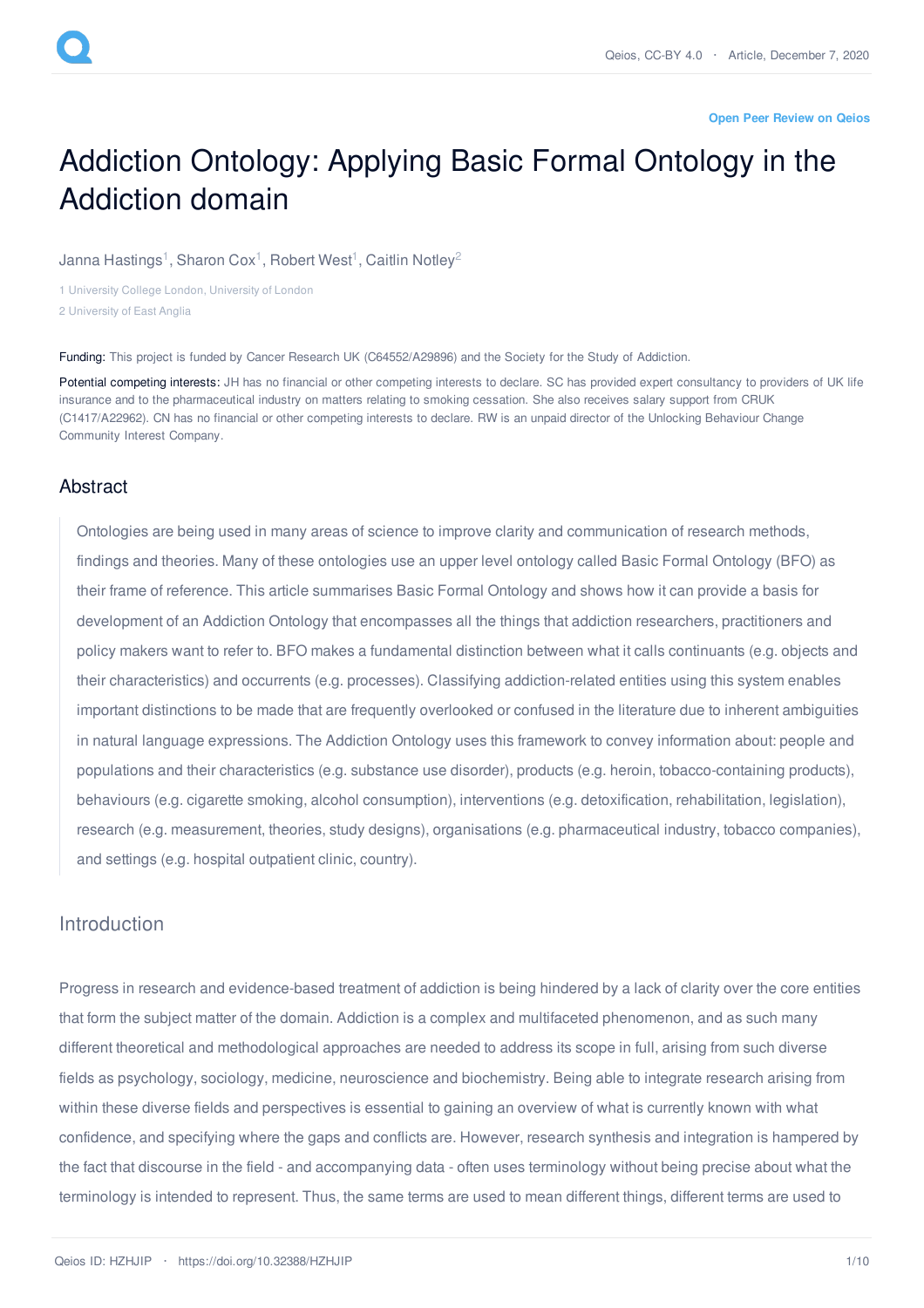mean the same thing or indeed terms may be used incorrectly. This makes extracting information for the purpose of evidence synthesis laborious and inefficient. Examples of entities within the domain of addiction that have been used to mean different things by different authors and across different articles include craving, social norm, poverty, motivation, goal, dependence and identity.

<span id="page-1-0"></span>Ontologies are computational logic-based encodings of structured controlled vocabularies that provide unambiguous definitions for entities in a domain as well as formal interrelationships that capture the definitions in a way that computers are able to use. They have been widely used in the biological and medical domains for standardised data annotation to enable integration and reduce ambiguity in widely used terminologies. The Gene Ontology<sup>[\[1\]](#page-8-0)</sup> was created for the purpose of unifying annotations of gene function across model organism databases and has since grown to become essential to the modern practice of data-driven large-scale genomic science. Many ontologies have since been developed for different aspects of the life sciences domain, including for chemicals, anatomy, disease and biomedical investigations, and many such ontologies are brought together under a common framework in the context of the OBO Foundry<sup>[\[2\]](#page-8-1)</sup>. This common framework consists partly of computational aspects, such as the use of the standard ontology language OWL and a set of standards for assigning identifiers and metadata. It also consists of a shared common view of the basic divisions in sorts of things in the world that can usefully be distinguished across scientific terminologies, which is implemented as the Basic Formal Ontology<sup>[\[3\]](#page-8-2)[\[4\]](#page-9-0)[\[5\]](#page-9-1)</sup>.

<span id="page-1-6"></span><span id="page-1-4"></span><span id="page-1-2"></span><span id="page-1-1"></span>This article describes how the BFO framework can be applied to entities in the field of addiction research. We first present the theoretical foundations on which BFO is based, and then the core distinctions in types of entity that BFO recognises, with examples of such entities from addiction research. Thereafter, we discuss several examples of ambiguous terms from the field of addiction research, and how their sense can be disambiguated through application of the BFO distinctions.

# Theoretical and methodological foundations for developing ontologies based on BFO

<span id="page-1-8"></span><span id="page-1-7"></span><span id="page-1-5"></span><span id="page-1-3"></span>BFO promotes a methodological approach to the development of ontologies, called "ontological realism"<sup>[\[5\]](#page-9-1)</sup>, that is based on the theoretical and methodological principles of *realism*, *fallibilism*, *perspectivalism* and *adequatism*[\[3\]](#page-8-2)[\[4\]](#page-9-0)[\[5\]](#page-9-1) .

*Realism* is the principle that there is a reality that exists independently of our conceptual and cultural representations. This is, in the broadest sense, to hold it to be true that, for example, there were trees and plants on the planet before the first humans existed or recognised them as such. This independent reality is what our scientific investigations aim to discover more about. However, it should be noted that this principle does not limit the scope of the domain of what can be incorporated to only those entities that have mind-independent existence in the way that trees and plants do. Social entities and psychological entities are also real entities in the relevant sense: for example, a psychological entity such as a feeling of sadness can exist independently of any conceptual and cultural representations of such a feeling. This principle holds it to be the case that scientific findings aim to represent reality as accurately as possible while recognising that such a representation must always be incomplete and derive from a particular perspective. Within the social sciences, a similar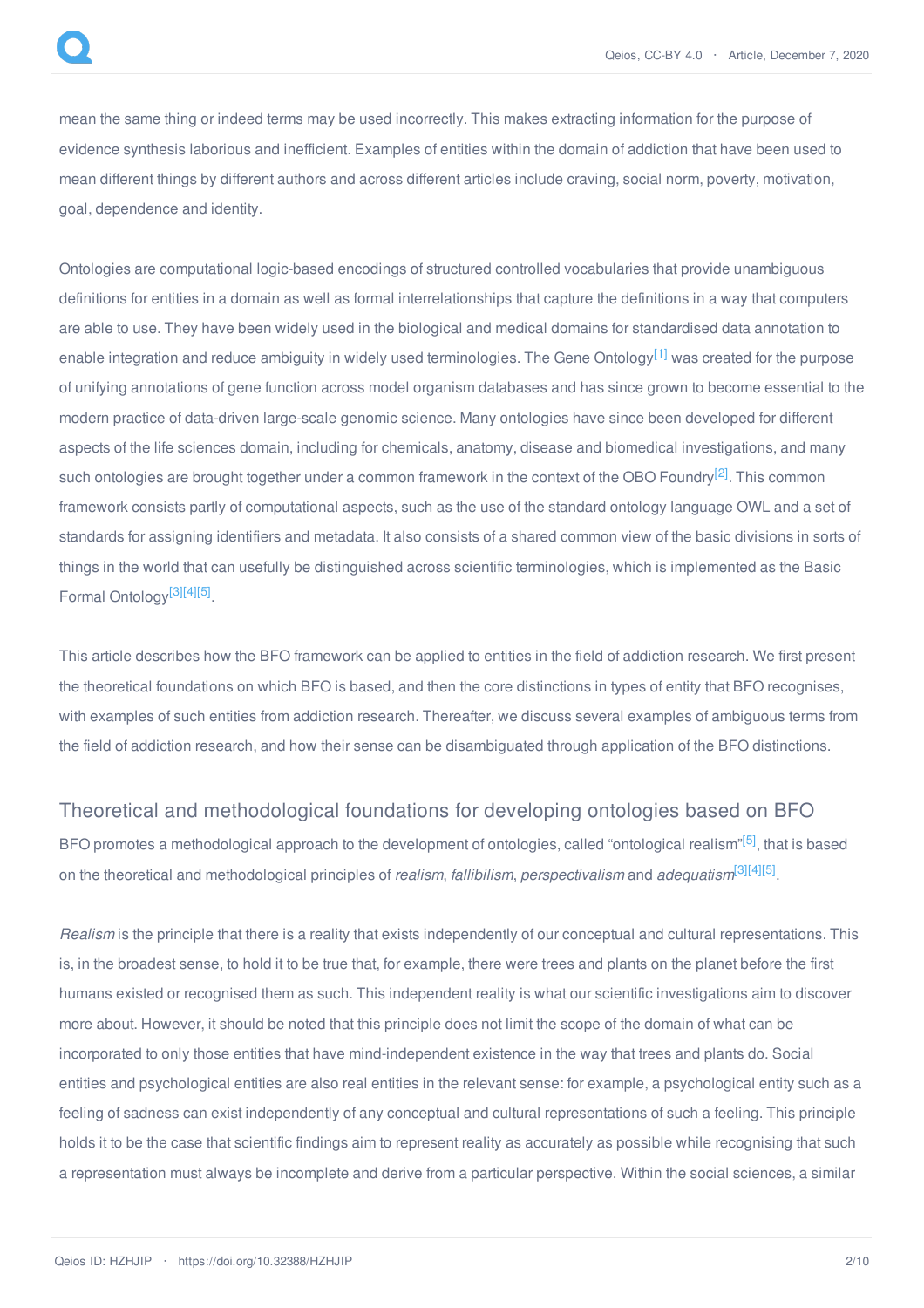<span id="page-2-0"></span>approach is *critical realism* which holds that while 'something' is there; and that that 'something' has an existentially intransitive reality"<sup>[\[6\]](#page-9-2)</sup>, we can only ever reveal that through the lens of our human interpretation, or through empirical methods, that enable us to agree a shared, falsifiable, consensus of that reality. The remaining principles of fallibilism, perspectivalism and adequatism provide a full framework supporting the application of realism for ontologies in scientific contexts.

Ontologies need to represent, as far as possible, a shared scientific consensus on the nature of entities: the scope of scientific ontologies is 'settled' science, rather than science at the fringe or new entities at their first proposal before they have been subjected to the scrutiny of experimental tests. For scientific domains that are in active theoretical flux, it can be hard to know what is settled and what is consensus science.

One might object that much of the field of addiction is contested in this way, not least the definition of the term 'addiction' itself, making this a challenging field in which to apply these ontological methods. However, much of the disagreement is around the terminology and related implications, or technical measurement strategies for specific types of entity, rather than the evidential knowledge base itself. For example, while there may be dispute about whether 'addiction' should be defined in terms of a 'brain disease' or a 'social construction', few who support the latter would argue against the view that there are differences at the neural level between people who experience powerful motivations to engage in a harmful behaviour and people who don't, and those who support the former would presumably not dispute the observation that there is a social construction giving a label to a condition that a society has identified as problematic. Moreover, journals such as Addiction publish studies that follow the scientific method and intend to convey important factual information, hence there is a scientific evidence basis already that would benefit from being organised and catalogued through use of an ontology and accompanying integrative knowledge-based framework.

Scientific consensus serves as a guide to what there is, but not a doctrine about what there is: the principle of *fallibilism* recognises a fundamental truth of progress in science, namely that scientific theory is subject to continual revision in the light of new knowledge.

The principle of *perspectivalism* reminds us that there are a plurality of alternative, equally legitimate perspectives on reality. This should be reassuring in particular for an interdisciplinary domain such as addiction, for which it is important that no one methodological or theoretical approach should dominate.

Finally, in contrast to approaches that suggest what is called 'eliminative reductionism', the principle of *adequatism* emphasises that alternative perspectives on reality are not reducible to any single (more basic) view. Thus, psychology does not reduce to biology and chemistry does not reduce to physics. This is not to say that scientific investigations that aim to determine how phenomena at one level of description can be explained in terms of phenomena at another level of description are not important. Such level-crossing research is at the heart of much scientific progress. But the purpose of ontologies is broader than this one aspect of science. To enable data arising from different disciplines to be integrated, and indeed to have a framework beneath which just such explanatory reductions can be consistently classified, it is essential to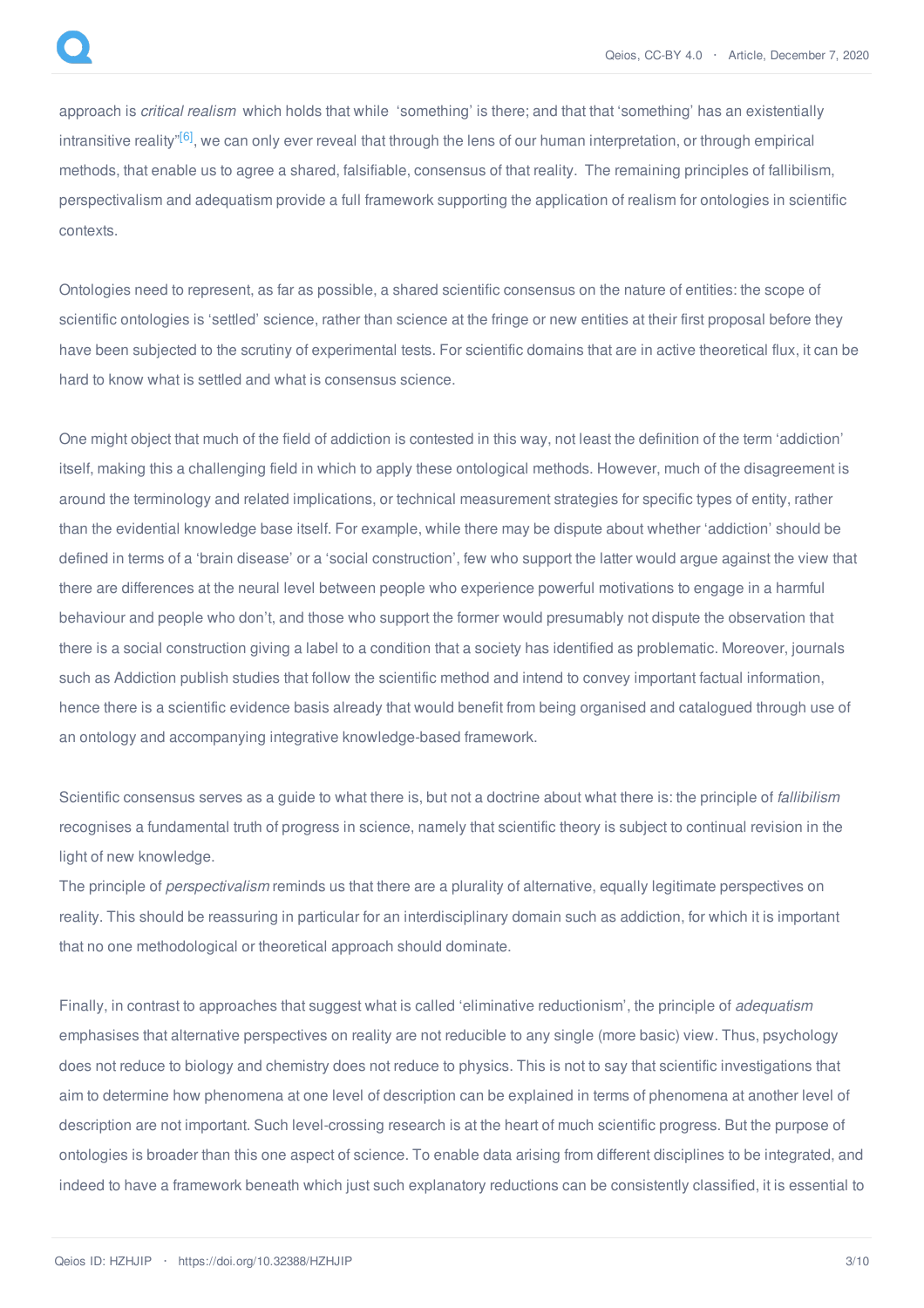be able to represent and clearly define entities on each explanatory level in their own right. Furthermore, the principle of adequatism also extends to pluralities of perspectives that are not reductionist, such as between different branches of psychology (e.g. social psychology vs. cognitive psychology).

A core element of the ontological approach is to adequately enable the representation of different perspectives by disentangling uses of vocabulary (labels) from contested definitions, and by providing definitions that highlight the different entities that are in fact being represented when contested terms are used in practice. This is illustrated below with examples drawn from the domain of addiction.

# Basic Formal Ontology: core distinctions

Each of the distinctions in BFO corresponds to a different fundamental type of entity, with different attributes. Figure 1 illustrates the hierarchical (taxonomic) structure of the core categories defined in BFO.



Figure 1: The upper levels of BFO, illustrating the main divisions and types of entity of relevance for addiction.

The most fundamental distinction in BFO relates to the mode of being of entities with respect to time. BFO distinguishes between *continuants*, entities that continue to exist self-identically over a period of time, and *occurrents*, entities that unfold in time and have temporal parts. This is a fundamental distinction that puts, for example, molecules on the one side and chemical reactions on the other; human beings on the one side and conversations on the other. Making this distinction does not deny that continuant entities can gain and lose parts, or change over time, nor does it deny the fundamental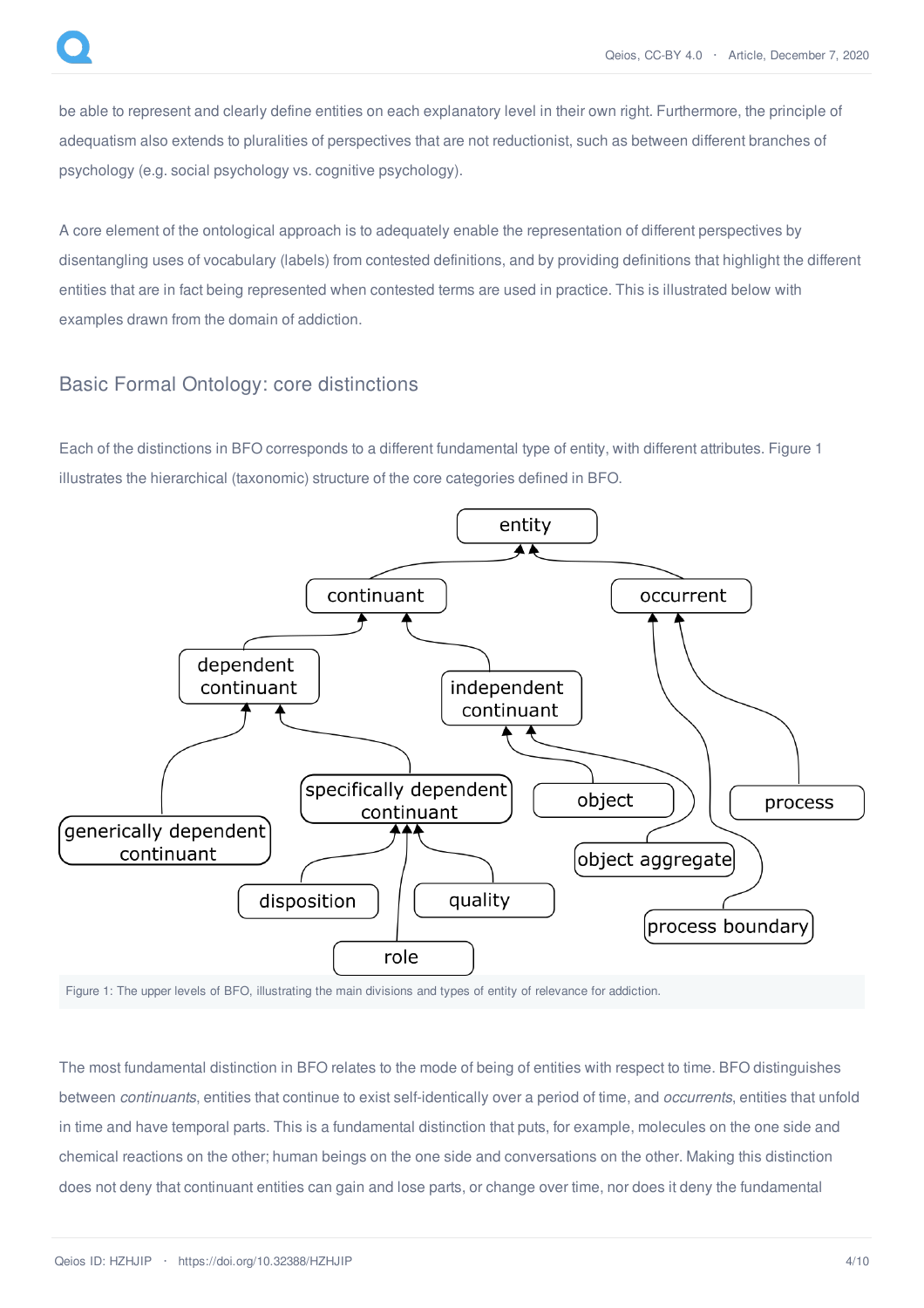wave-particle duality that we know from quantum mechanics is at the heart of the nature of matter itself. Rather, the distinction emphasises that entities of both of these types form the subject matter of scientific investigations, and therefore both are needed for an adequate description of the subject matter in any given domain.

To determine the mode of being that a particular entity has with respect to time, a helpful thought experiment is to consider whether it exists in full in a momentary 'snapshot' of time – with no movement, no change at all. In such a snapshot one might find a human being, but they would not be breathing, not running or cycling or walking. The human being might be composed of healthy cells, but there would be no metabolism taking place in them. The entities that are still present in a momentary temporal snapshot -- the human, their cells -- are *continuants*, while those that are not -- breathing, metabolism -- are *occurrents.*

In the hierarchy of *continuants*, the most important distinction is between what in everyday language we think of as 'things' on the one hand, and the attributes of things on the other. In BFO this distinction is captured by the labels *independent continuant* and *dependent continuant*. Independent continuants are so called because they have inherent existence as objects and regions while dependent continuants only exist as attributes of these. Examples of independent continuants are person, drug, country, brain, and neuronal receptor. Examples of dependent continuants are age, addiction, addictiveness and size.

Note that the dependence that is meant here is not dependence for having come into existence, as a baby depends on its biological parents, nor is it dependence for maintenance of processes that sustain existence, as a human being depends on oxygen. Rather, it is a deeper sort of ontological dependence that conveys the sense that it is *not even conceivable* that any entity of the given dependent type could exist, even momentarily, without a corresponding independent entity in which to inhere. There is no age, for example, that is not the age *of* something. The thing that the dependent continuant is an attribute of is referred to as the *bearer.* Thus when talking about the age of a person the person is the bearer.

BFO makes further distinctions among dependent continuants. One distinction is between what are called *specifically dependent continuants* and *generically dependent continuants.* Specifically dependent continuants are attributes of specific things and if those things cease to exist then so do their attributes. Thus age of a person only exists if the person exists. Generically dependent continuants are abstractions that can be attached to any number of different material things. For example, data exists whether it is stored as ink on paper or electronic patterns in a computer. Study protocols and articles similarly exist whether as hard copy or stored electronically. Information about things exists as generically dependent continuants.

Then among specifically dependent continuants, BFO distinguishes what it calls *qualities* such as age, which exist in their own right and *dispositions* such as addiction, which only exist by virtue of things that they bring about under certain conditions. Thus the age of a person will always exist if that person exists. People who have 'addiction' only manifest it some of the time.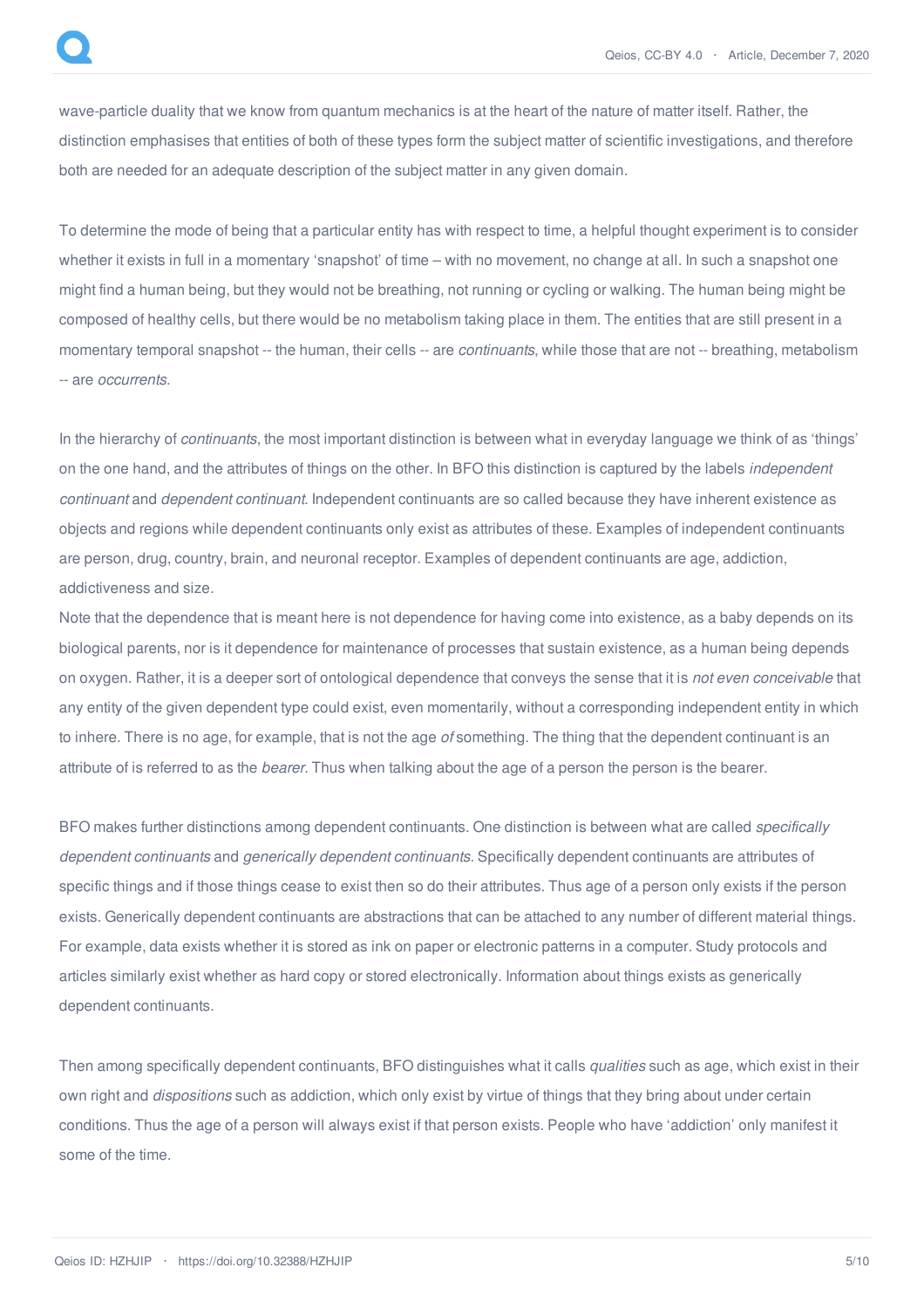Dispositions may vary in strength. For example, addiction as a disposition may be stronger or weaker reflecting the frequency and strength of the motivations that are manifested by it.

Dispositions exist because of some attribute or attributes of their material bearers that is non-dispositional in nature. BFO calls this the *material basis* of the disposition. For example, addiction has as its bearer a person and arises out of the characteristics of that person's CNS.

Dispositions and qualities are what ontologists call *internally grounded* in that they are defined completely in terms of their bearers. Addiction is defined in terms of the person who is addicted. By contrast *roles*, e.g. occupational roles such as being a professor, are *externally grounded* in that they are defined in terms of the relationship between the bearer and other entities. Thus being a professor is not intrinsic to a given person but defined in terms of that person's relationship with his or her social environment, including the institution at which they teach and so on. Being an anti-depressant is not something that can be defined purely in terms of a chemical compound; it would be the same chemical even if no-one had ever tried using it in this way. Acting as an antidepressant is a role that the chemical has by virtue of its use. The same chemical, say bupropion, can have the role of anti-depressant and smoking cessation aid.

Turning to the other side of the upper-most distinction, there are also different types of *occurrent*. The most commonly referred to type of occurrent is a *process*, which delineates something happening in time.

Processes always involve at least one kind of continuant as what is known as a *participant*. This term may be confusing to some because in everyday language it usually refers to a person, but in this case it is any continuant that is involved in some way in the process. It could be something that is acting as a causal agent in making the processes happen, something that is undergoing change or something that arises because of the change. For example, the aging process has the person who is aging as a participant. Transmission of a nerve impulse in an axon has the axon and its components as participants. A research study, which is a process, has human participants in the form of what we would normally think of as such, as well as the researchers and possibly funders, ethics committees and so on.

A very important process in the field of addiction is *history*. This refers to the sum total of all the processes that some continuant, for example a person, has participated in, from their coming into existence to the present time. Entities such as 'ever use' of a drug or past cessation attempts would be defined in terms of this entity.

Picking out boundaries of occurrents is often to some degree arbitrary or specified by *fiat* - a decision made by someone - and in some cases this is true for continuants as well. Some boundaries, such as the borders between countries, are clearly defined (though they may be disputed). Other boundaries, such as the beginning and ending of adolescence, are to some degree arbitrary. Although it is not part of the BFO vocabulary, entities with these kinds of boundaries can be thought of as *fuzzy,* to use terminology that has been popularised in mathematical contexts. In such cases it is imperative for anyone referring to such an entity to clarify where they are drawing the boundaries. Failing to do is a major source of unnecessary confusion and disagreement in the field of addiction.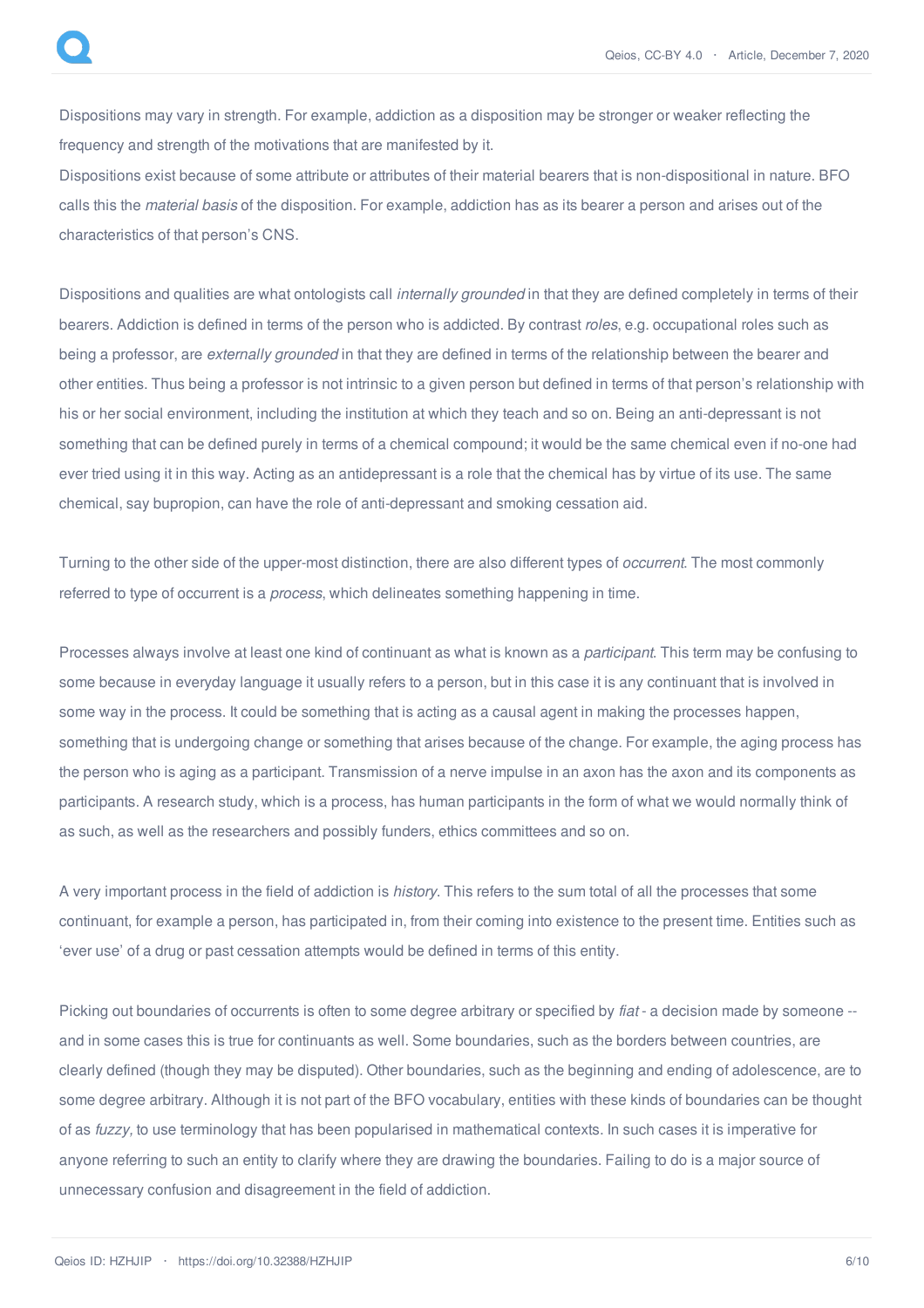

# BFO and the Addiction Ontology

<span id="page-6-0"></span>Addiction is building an Addiction Ontology (AddictO)<sup>[\[7\]](#page-9-3)</sup> as the basis for a comprehensive knowledge base in the field and to support communication and use of research findings. AddictO is also being linked progressively to a Paper Authoring Tool (PAT) that is designed to radically improve the efficiency and effectiveness of communication of research findings [\(www.addictionpat.org](http://www.addictionpat.org)). AddictO is available for download in its current form at http://addictovocab.org/addicto.owl and can be browsed online at <http://addictovocab.org/>. In a closely related effort, we are also building an e-Cigarette Ontology (e-Cig-O) <sup>[\[8\]](#page-9-4)</sup> to cover the domain of research of relevance for e-cigarettes and their use. E-Cig-O is a wholly contained specialisation within AddictO.

<span id="page-6-1"></span>AddictO uses BFO as its upper level ontology and this has proved helpful in shining a light on ambiguous and confused use of terms in the field. Table 1 lists commonly used terms in the field and shows how they can be interpreted as fundamentally different things, resulting in unnecessary confusion.

Table 1: Examples of terms used in the field of addiction with meanings that map onto fundamentally different types of entities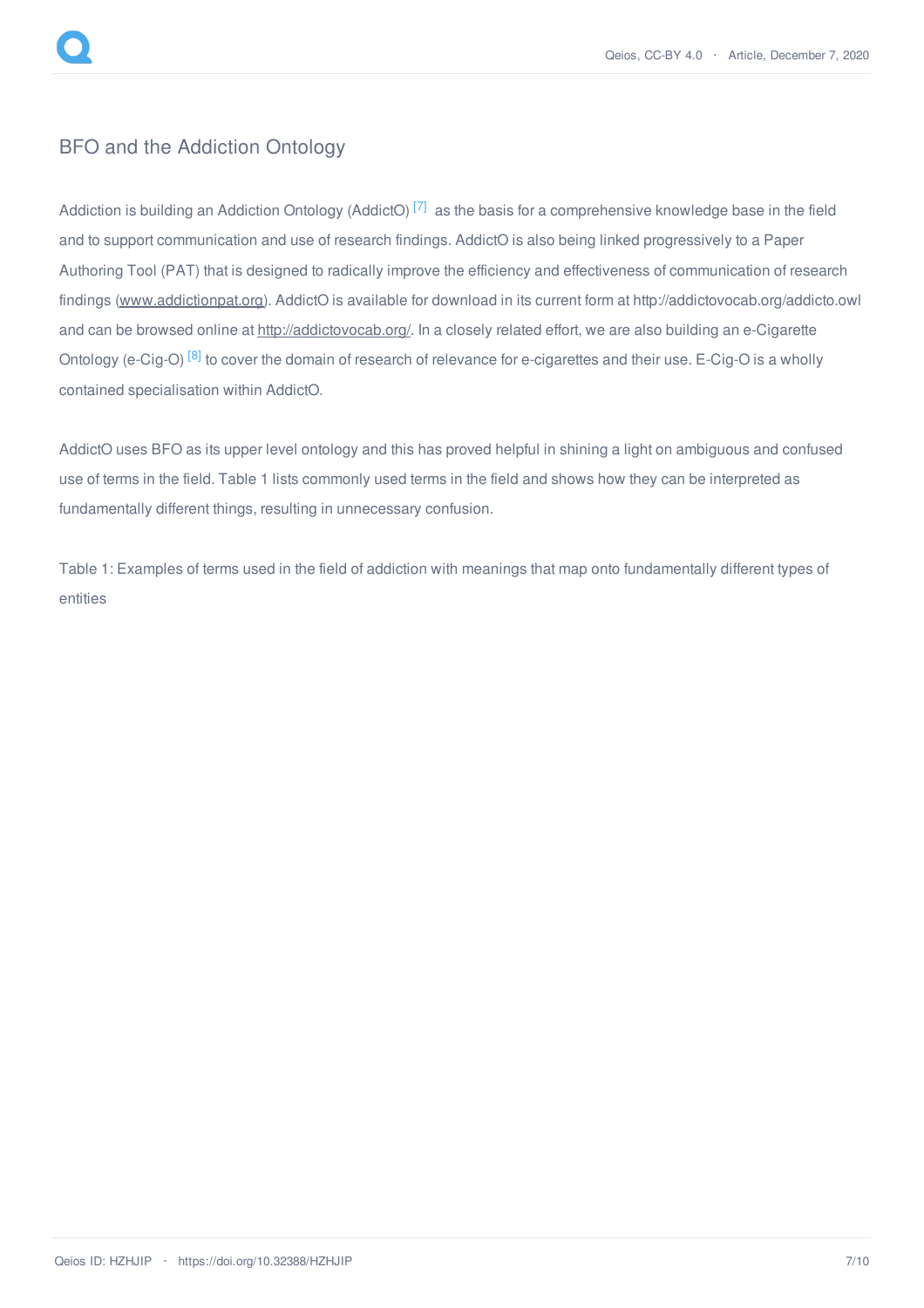<span id="page-7-3"></span><span id="page-7-2"></span><span id="page-7-1"></span><span id="page-7-0"></span>

| <b>Term</b>                   | <b>Alternative</b><br><b>BFO</b> entity<br>classes | Examples of usage in the research literature                                                                                                                                                                                 | <b>Definitions in Addiction Ontology</b>                                                                                                                                                                                                                                                                                                                              |
|-------------------------------|----------------------------------------------------|------------------------------------------------------------------------------------------------------------------------------------------------------------------------------------------------------------------------------|-----------------------------------------------------------------------------------------------------------------------------------------------------------------------------------------------------------------------------------------------------------------------------------------------------------------------------------------------------------------------|
| Addiction                     | Disposition<br>Process                             | Addiction as a disposition to experience strong<br>motivation to engage in a behaviour such as<br>opioid use <sup>[9]</sup> .<br>Addiction as a behaviour such as smoking to<br>which people can become addicted; behaviours | Addiction (disposition): A mental disposition that involves repeated episodes of<br>abnormally high levels of motivation to engage in a behaviour, acquired as a<br>result of engaging in the behaviour, where the behaviour results in risk or<br>occurrence of serious net harm.<br>Addictive behaviour (process): A behaviour to which a substantial proportion of |
|                               |                                                    | are processes <sup>[10]</sup> .                                                                                                                                                                                              | those enacting it are addicted.                                                                                                                                                                                                                                                                                                                                       |
| Craving                       | Process                                            | Craving as a process of neural activation of<br>dopaminergic pathways <sup>[11]</sup> .                                                                                                                                      | Craving (process): A pattern of activation of neural pathways in the brain that is<br>experienced as a strong motivation to engage in a behaviour.                                                                                                                                                                                                                    |
|                               | Quality                                            | Craving as a subjective state <sup>[12]</sup> .                                                                                                                                                                              | Subjective craving (quality): A subjective state of strong motivation to engage in<br>a behaviour.                                                                                                                                                                                                                                                                    |
| Substance<br>use<br>cessation | Process                                            | Substance use cessation as a process in which<br>a person who has used a substance over an<br>extended period of time does not use that<br>substance any longer <sup>[13]</sup> .                                            | Substance use cessation (process): A behaviour pattern over a period of time in<br>which a person who has used a substance over an extended period of time<br>does not use that substance, intending not to use that substance again.                                                                                                                                 |
|                               | Process<br>boundary                                | Substance use cessation as a point in time that<br>a person goes from having used a substance for<br>an extended period of time to no longer using<br>that substance <sup>[14]</sup> .                                       | Substance use cessation onset (process boundary): The ending of a pattern of<br>substance use behaviour.                                                                                                                                                                                                                                                              |
| Treatment                     | Process                                            | Treatment as a process that involves an attempt<br>to prevent, cure or mitigate a health<br>condition <sup>[15]</sup>                                                                                                        | Treatment (process): A planned process that is intended to prevent, cure or<br>mitigate a health condition.                                                                                                                                                                                                                                                           |
|                               | Object                                             | Treatment as a drug used to treat a health<br>condition <sup>[16]</sup> .                                                                                                                                                    | Medication (object): A drug that has a therapeutic role.                                                                                                                                                                                                                                                                                                              |

<span id="page-7-7"></span><span id="page-7-6"></span><span id="page-7-5"></span><span id="page-7-4"></span>Because AddictO uses the BFO framework as an upper level ontology beneath which entities of relevance to addiction are classified, and no single entity can be classified as more than one of the types in BFO, the different senses that are conflated in the literature as described in the above table must be disambiguated into distinct entities in AddictO which are then classified appropriately beneath the different BFO branches. A selection of examples of entities in AddictO with their BFO parent classes and their definitions are illustrated alongside.

# **Discussion**

Ambiguity in language and word meanings is not unique to any one discipline. It is a feature of the flexibility and richness of language and of the wide diversity of perspectives that are represented in a subject area. However, for evidence synthesis it presents significant challenges. Ontologies are designed to provide a more systematic vocabulary for entities in a domain that can be consistently applied to structure research and findings. As an added benefit, they are computable and thus can be used to power intelligent systems that support research. Ontologies can be applied to structure research results retroactively through annotation of published literature reports (manually and also by means of automated natural language processing techniques such as machine learning). They can also be applied directly to data in open databases,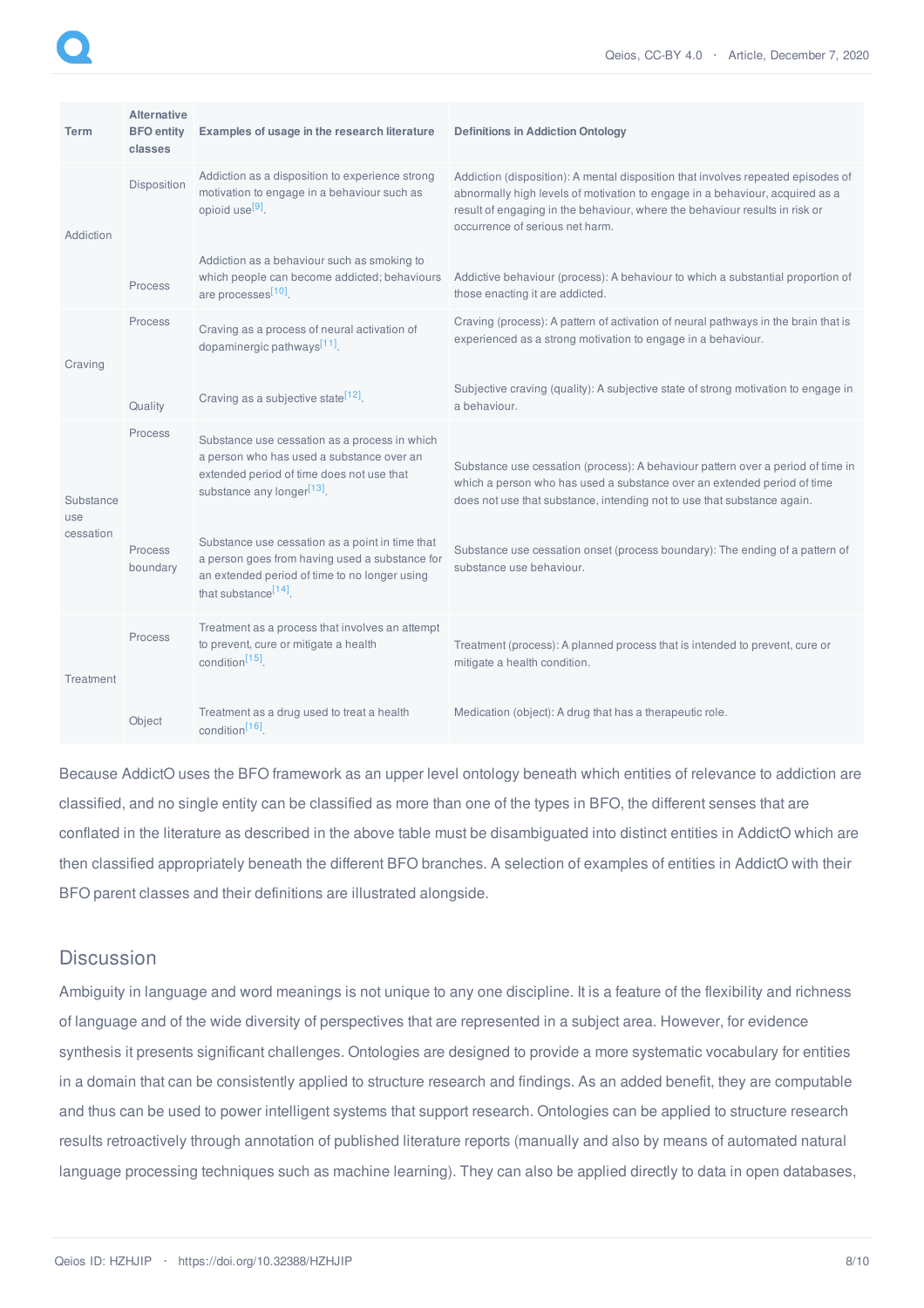<span id="page-8-3"></span>and prospectively to the literature through the association of structured metadata at the time of writing reports (e.g. as facilitated by the Addiction Paper Authoring Tool<sup>[\[17\]](#page-9-13)</sup>).

One of the key objections to an ontology within the discipline of addiction sciences may come from those who position themselves towards the social constructionist end of the epistemological continuum. Those who hold a more contextualist than realist view may consider it impossible to agree on definitions. However, the application of a formal ontology with a clear upper level structure can still be useful even for members of this community for pragmatic reasons. All that is required is that a given ontological entity is operationalised and contextualised appropriately in its context of use such as a particular research study. This underscores the importance of developing ontologies with participation from all members of a community across different epistemological perspectives in order to actively broker a pragmatic, working level of consensus sufficient to support evidence synthesis in areas that are still contested.

Adoption of a disambiguating upper level for an ontology helps to keep the structure of the ontology clean of some obvious areas of ambiguity and confusion that cut across domains and for which many different examples can be found. This has many practical applications, for example, the hierarchy of the ontology can be used to derive different levels of aggregation of findings dynamically from annotated data, and to browse associated literature or expand queries to find all related papers.

# **Conclusion**

Defining entities in a domain in clear, consistent and re-usable ways enables integrative interpretation and ultimately a cumulative science. In many cases in scientific reporting, vocabulary elements are ambiguously used and it is only possible to disambiguate the meaning with the context, if at all. This polysemy and vagueness hinders research synthesis. Applying clear distinctions between different senses, based on a shared representation of the different sorts of entity that exist in the world (i.e. Basic Formal Ontology) has the potential to support clear and specific disambiguation at the time of reporting, leading to the potential for systematic research synthesis.

#### **References**

- <span id="page-8-0"></span>1. Michael Ashburner, Catherine A. Ball, Judith A. Blake, David Botstein, et al. (2000). Gene Ontology: tool for the *unification of biology. Nat Genet, vol. 25 (1), 25-29. [doi:10.1038/75556.](http://dx.doi.org/10.1038/75556)*
- <span id="page-8-1"></span>2. [^](#page-1-1)Barry Smith, The OBI [Consortium,](http://dx.doi.org/10.1038/nbt1346) Michael Ashburner, Cornelius Rosse, et al. (2007). The OBO Foundry: coordinated *evolution of ontologies to support biomedical data integration. Nat Biotechnol, vol. 25 (11), 1251-1255. doi:10.1038/nbt1346.*
- <span id="page-8-2"></span>3. [a](#page-1-2), [b](#page-1-3)*Pierre Grenon, Barry Smith. (2004). SNAP and SPAN: Towards Dynamic Spatial [Ontology.](http://dx.doi.org/10.1207/s15427633scc0401_5) Spatial Cognition & Computation, vol. 4 (1), 69-104. doi:10.1207/s15427633scc0401\_5.*